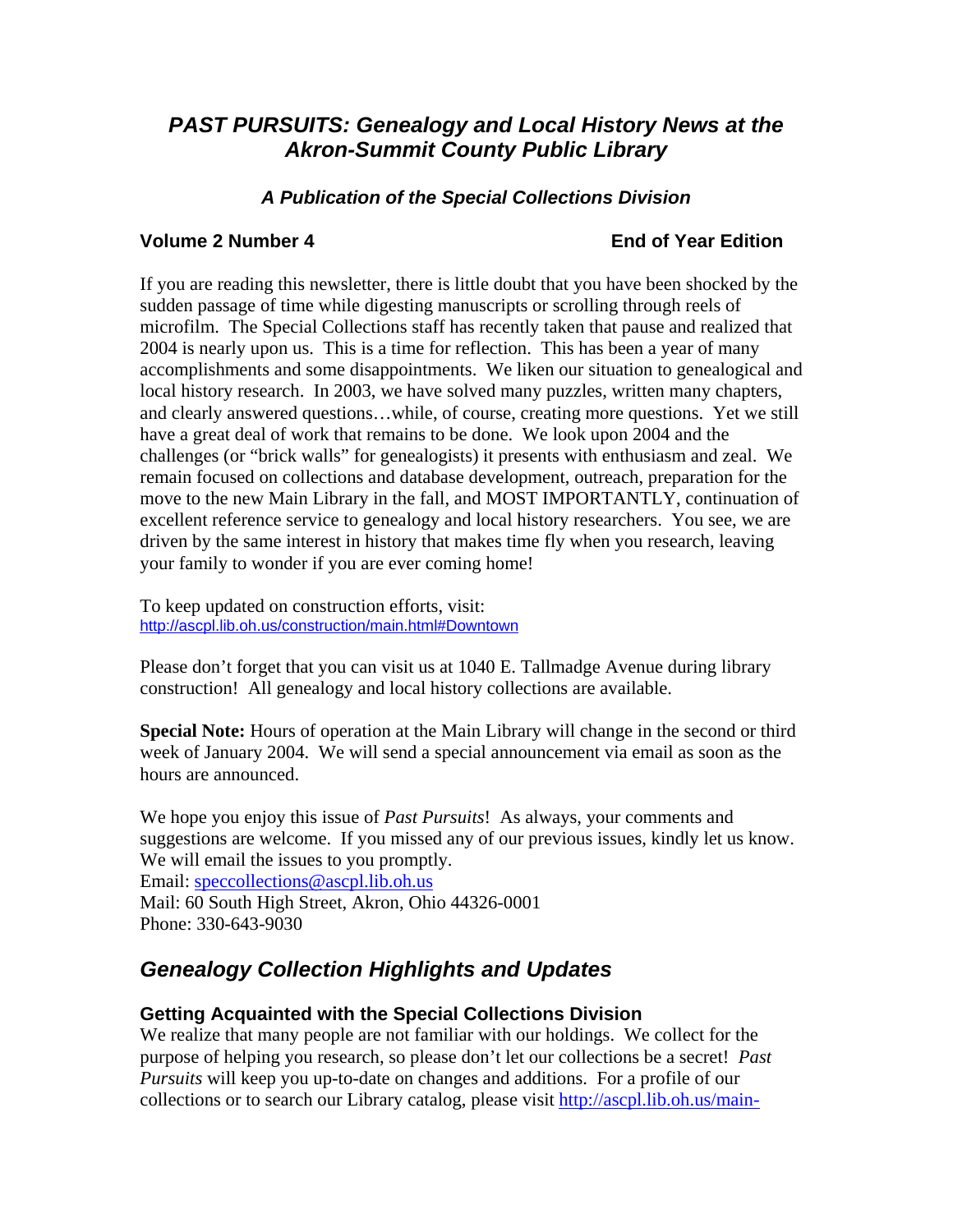sc.html. A listing of our microforms is also available online in pdf format at <http://ascpl.lib.oh.us/sc-microholdings.pdf>.

A staff member is available at our reference desk every hour that we are open to guide you through the collections and provide guidance. Please feel free to stop by or call the reference staff at 330-643-9030 with your questions. You may feel that you have exhausted all avenues of research…but you never know what sources we might have just received (or uncovered) that might be helpful, or how much a different perspective of the "problem" might be worth.

### **New Microfilm Collection**

Research Publications, Inc. microfilmed many atlases and histories in 1973. We are happy to report that we have purchased four reels of "County Histories of the 'Old Northwest': Series II, Ohio." This purchase adds a number of works to our collection that, because of the long life of microfilm, will be available to you for many decades to come.

Reel 7:

History of Hancock County, Ohio by D. B. Beardsley Atlas of Delaware County, Ohio (1866) Atlas of Jefferson County, Ohio (1871) Atlas of Licking County, Ohio (1866) Atlas of Muskingum County, Ohio (1866)

Reel  $29$ :

Combination Atlas Map of Greene County, Ohio (1874) Combination Atlas Map of Portage County, Ohio (1874) Combination Atlas Map of Stark County, Ohio (1875) Combination Atlas Map of Tuscarawas County, Ohio (1875) Illustrated Historical Atlas of Clark County, Ohio (1875) Illustrated Historical Atlas of Delaware County, Ohio (1875)

Reel 33:

Akron and Summit County, Ohio by Karl H. Grismer Historical Collections of Harrison County, in the State of Ohio, with Lists of the First Land-Owners, Early Marriages (to 1841), Will Records (to 1861), Burial Records of the Early Settlements, and Numerous Genealogies by Charles A. Hanna Hannum's Atlas of Fairfield County, Ohio (1866) Centennial History of Troy, Piqua and Miami County, Ohio by Thomas C. Harbaugh

Reel 84:

The Standard Atlas of Holmes County, Ohio (1907) Atlas of Lake County, Ohio (1898) Columbus, Ohio: Its History, Resources, and Progress by Jacob H. Studer Genealogical and Family History of Eastern Ohio compiled by Ewing Summers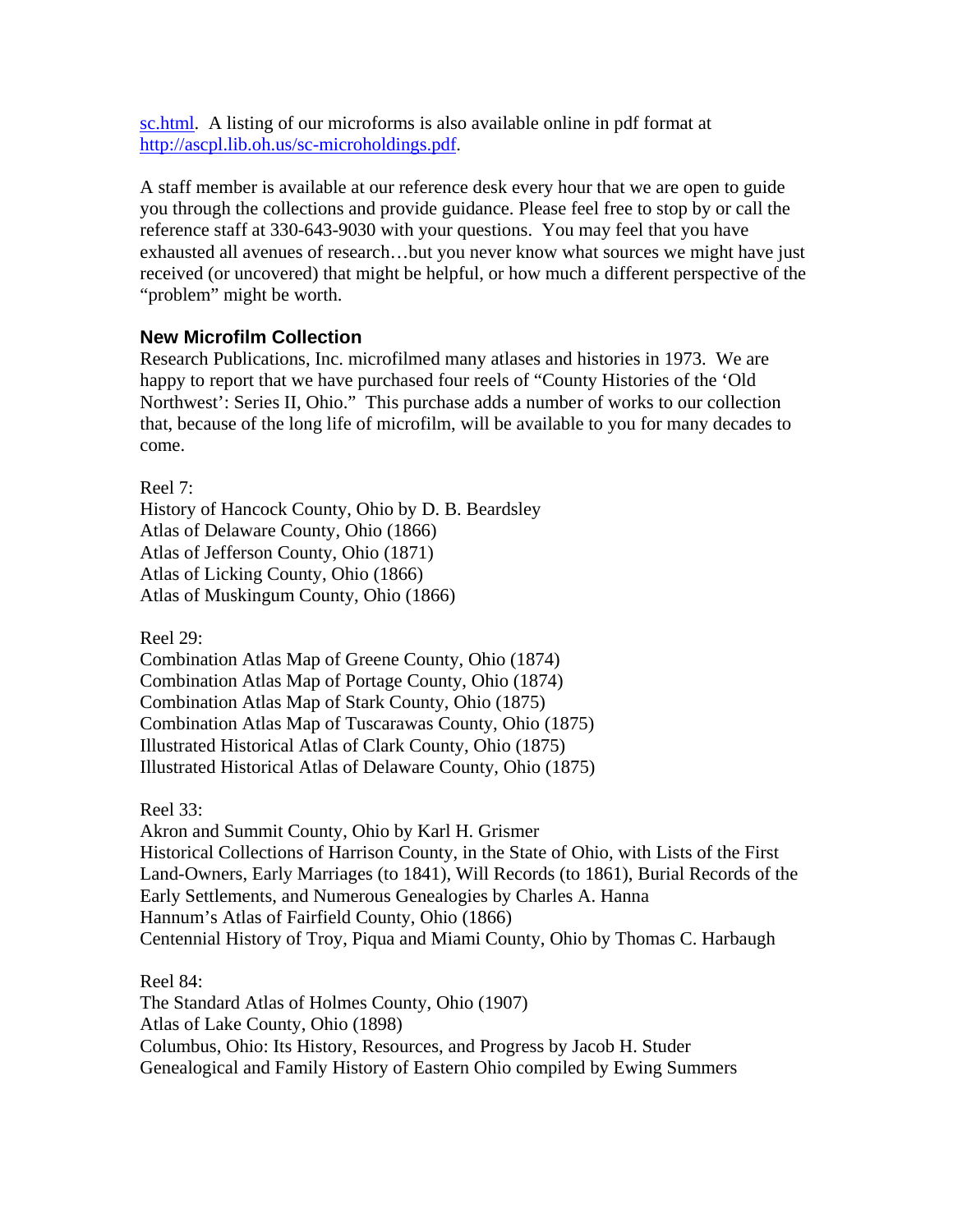## **Setting the (death) Record Straight**

In our last issue, V 2.3, we noted the unfortunate news that uncertified death certificates from the state of Ohio or local health departments, 1908 to present, are no longer available. Certified copies must now be purchased at a cost of \$15 each. It has come to our attention that some researchers thought that we only held Summit County certificates. We have also noted some publications that have either neglected to mention that we have the records or stated that we were missing some years. This is a fantastic collection and we don't want anyone to miss out due to a misunderstanding.

So, we state honestly, that Special Collections holds the complete Ohio Death Certificate Collection (all Ohio counties), 1908-1944, and also the complete index, 1908-1944. This collection is on microform. Enjoy!

For more information on House Bill 95 and its effect on Ohio records, you can visit [http://www.ogs.org/.](http://www.ogs.org/)

### **Summit County Marriage Index 1840-1943**

Special Collections is pleased to announce the addition of the microfilmed index of Summit County Marriage Records, 1840-1943. This purchase, made possible through donations made in memory of Beverly Kepler Coss, will greatly enhance access to these records by providing an alphabetical name index (separate indexes for males and females) that includes every year from 1840-1943. Again, we would like to thank all who generously donated funds in Mrs. Coss' name.

## **Two Additional Notes on Summit County Marriages…**

- As a reminder, Special Collections has Summit County Marriage Records, 1840- 1922, on microfilm. For marriages after 1922, researchers will need to contact the Summit County Probate Court.
- The Summit County Chapter of the Ohio Genealogical Society is preparing Summit County Marriage Indexes for release. The books, covering 1840 to 1900, will be published in five volumes. A CD will also be available. Expected release date for this collection is early 2004. Visit their website, [http://spot.acorn.net/gen/,](http://spot.acorn.net/gen/) for updates on publication.

## **New Book Released on Genealogical Research in Northeastern Ohio**

Vicki Blum Vigil, amateur genealogist and historian, has recently published *Finding Your Family History in Northeast Ohio*. She is active in the genealogical community, serving as president of the East Cuyahoga Chapter of the Ohio Genealogical Society. Ms. Vigil is also the author of *Cleveland Cemeteries*. Look for copies of Ms. Vigil's book to be in the Special Collections Division within the month. You will find us highlighted on page 171!

## **Civil War Ancestors**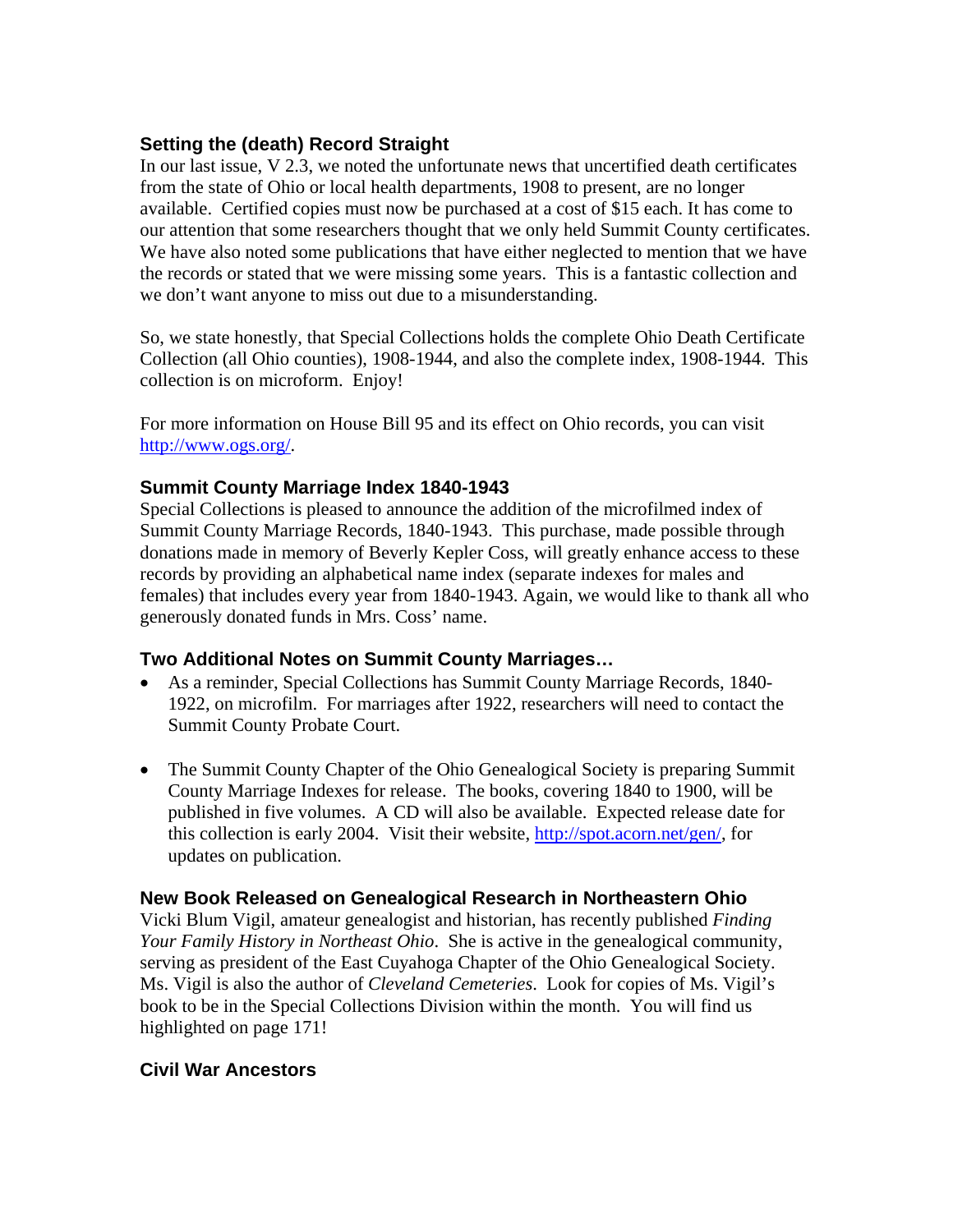Over the next few months, we will be compiling extensive finding aids for some distinctive parts of our collection. The first finding aid to be created will be focused on the Civil War. Many of you with Civil War ancestors will most likely be familiar with the books in our Military section. However, there are many works that get "hidden" among the other materials, in our closed stacks, and also in other departments of the Main Library that you might not think to check. We are also working to enhance the collections with such recent purchases as the 14 volume *History of the Pennsylvania Volunteers*. You can pick up a copy of the finding aid in the Special Collections Division in February. If you would like a copy emailed to you when it is completed in February, please email Marie Herlevi at [mherlevi@ascpl.lib.oh.us](mailto:mherlevi@ascpl.lib.oh.us) to be on the mailing list.

# *Local History Collection Highlights and Update*

## **Summit County Maps and Atlases**

Maps and atlases can provide clues to your family's past. You may remember from our January-February 2003 issue of *Past Pursuits* that we mentioned some of the resources that are included in atlases:

- *County History*
- *Town and Village Histories*
- *Sketches of prominent businesses, homes and institutions*
- *Subscribers' reference including nativity and business*
- *Detailed population statistics*
- *Maps of Townships showing property ownership*

The county and state atlases shelved in our Genealogy and Local History area comprise only a portion of our collection. We would like to make you aware of other maps and atlases available for use in the Library. The list below provides a key to the subject divisions where the materials can be found. If you have any questions, please ask for assistance at the Special Collections reference desk.

Locations key: GLH = Genealogy Local History, RSTCK = Reference Stacks, STMD = Science and Technology Map Drawers

Akron and Summit County Atlases 1856 *Summit County* (GLH) (Laminated, on top of atlas stand) 1874 *Summit County* (GLH and RSTCK) 1891 *Summit County* (GLH and RSTCK) 1910 *Summit County* (RSTCK) (Laminated pages in archival box, and regular bound copies) 1915 *Plat Book of the City of Akron and Vicinity* (RSTCK) (Very fragile, cannot copy) 1921 *Plat Book of the City of Akron and Vicinity* (RSTCK) (Very fragile, cannot copy)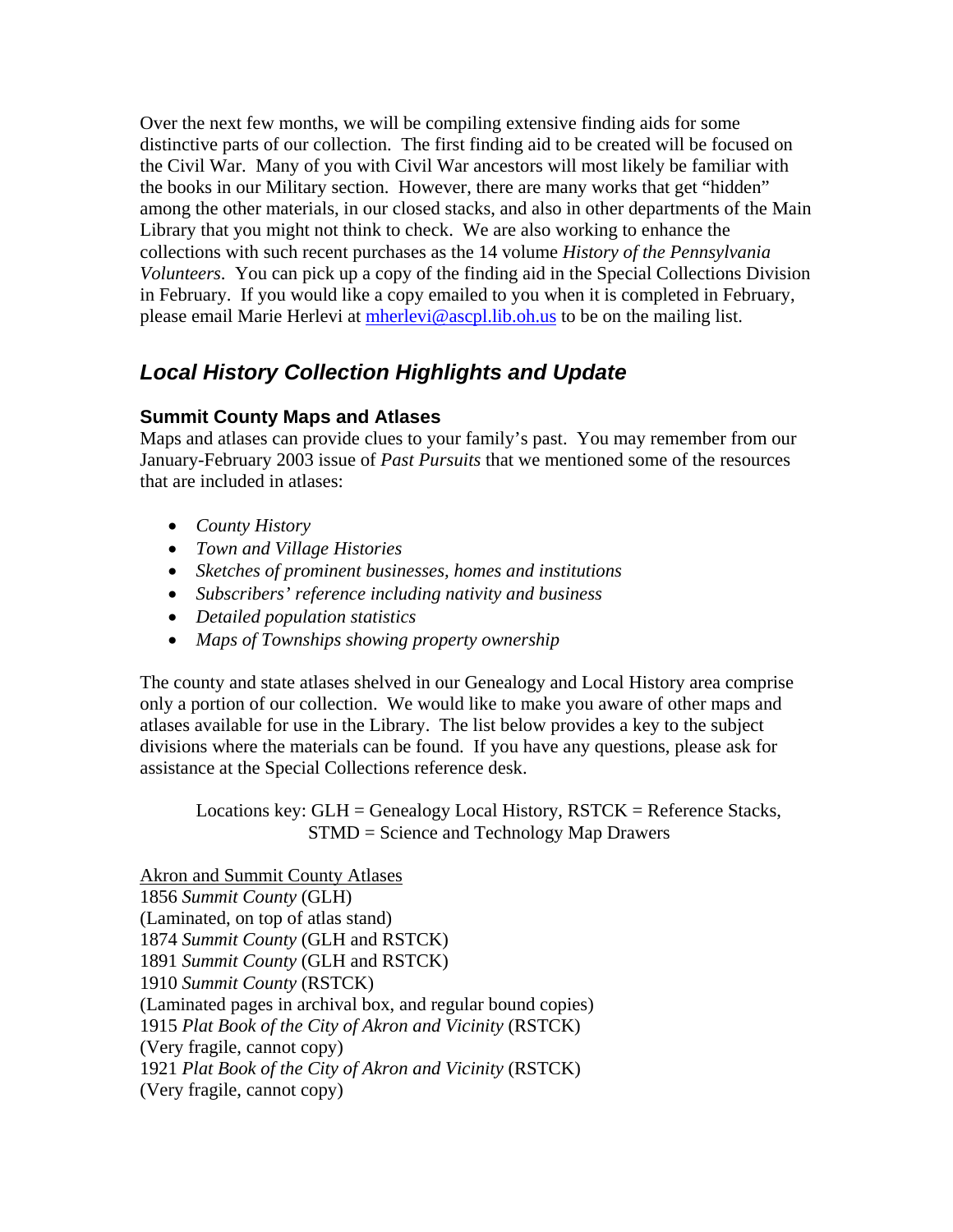1922 *Plat Book of the City of Akron and Vicinity* (RSTCK) (Revised version of 1921, very fragile pages in archival box, cannot copy) 1932 *Summit County* (RSTCK) (Laminated pages in 2 archival boxes) 1936 *Summit County* (RSTCK) (Laminated pages in 3 archival boxes) 1941 *Housing Survey, Akron and Vicinity: Maps* (RSTCK) 1955-1956 *Summit County Plat Book* (RSTCK) 1959-60 *Akron Plat Book* (RSTCK) 1964 *Aeroplat Atlas of Summit County* (RSTCK) (4 volumes, maps including aerial photos)

Akron City (and vicinity) Maps with Census Enumeration Districts (STMD): Akron, 1896 (with 1900 Census districts outlined) Akron, 1907 (with 1910 Census districts outlined) Akron, 1920 Barberton, 1920 Cuyahoga Falls, 1920

Akron Street and City Maps (STMD) 1925, 1940, 1943, 1945, 1947, 1949, 1970, 1982, 1986

Akron Street and County (STMD) 1986

Akron Wards and Parks (STMD) 1986

Other City Maps (STMD) Bath Township, 1974 Boston Township, 1974 Canton Quadrangle, 1901 Massillon Quadrangle, 1901 Northampton Township, 1972 Portage Lakes, 1892, 1927, 1949 Richfield, 1974 Sagamore Hills Township, 1973

Miscellaneous Ohio Maps (STMD) Ohio Canal, 1891 Ohio Townships, 1950

#### **Akron's Own History Makers**

In the summer of 2002, the Akron-Summit County Public Library hosted The History Makers, a national non-profit educational institution based in Chicago. History Makers is committed to collecting and preserving video oral histories of thousands of African-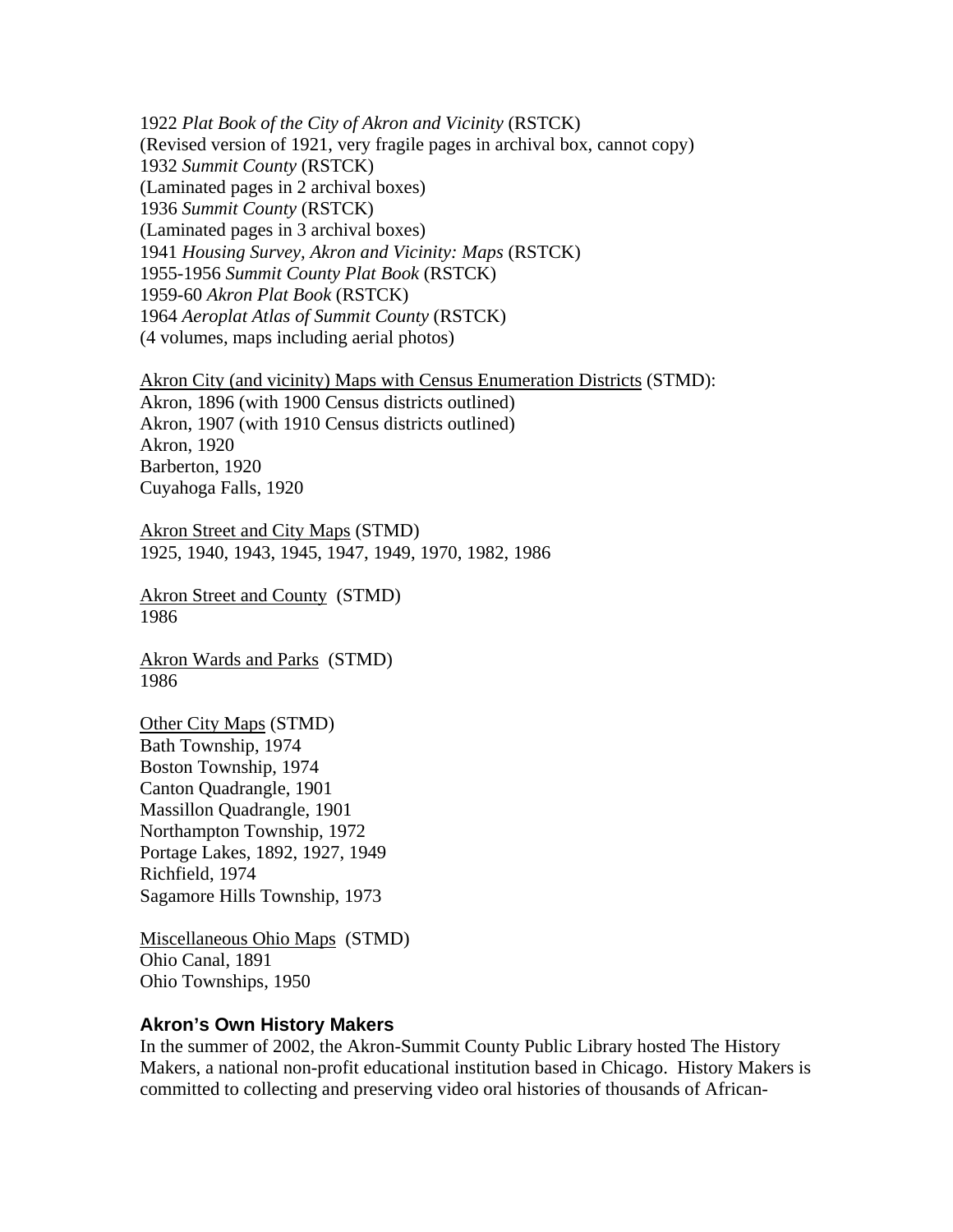Americans. The goal of this organization is to create a digital archive that will document the accomplishments of African-Americans who have contributed to our nation's history. During their visit to our Odom Boulevard (formerly Wooster) Branch, they interviewed Janet Purnell, Art Minson, Dorothy Jackson, Gloria Rookard, Joseph Roulhac, and Sylvester Small. Recently, the organization presented the Akron-Summit County Public Library with copies of these videotaped interviews. We are grateful to the History Makers for their donation, and applaud their continued commitment to preserving the heritage of Summit County's African-American history makers.

#### **'Tis the Season to….Cook!**

As we gather with family and friends during this season to celebrate the holidays, our gatherings will most certainly involve food, and probably lots of it! Remember that your treasured family recipes are an important piece of your family's history. Take advantage of this time together to collect family recipes and preserve them for future generations.

#### **Speaking of Recipes… Polly Paffilas/***Akron Beacon Journal* **Recipe Database**

The Akron-Summit County Public Library recently acquired the recipe collection of Polly Paffilas, former *Akron Beacon Journal* food and society editor. This collection consists of recipes that appeared in the *Beacon* from approximately 1959 until 1980, and is estimated to include 6000 to 8000 recipes. Our Science and Technology Division created a searchable database that will provide access to these recipes. To date, more than 2700 recipes have been entered. This collection provides a wonderful look at our food traditions over the years, and includes recipes from readers and local organizations such as Goodwill, Stan Hywet Auxiliary and East Ohio Gas. For more information about the database or recipes, please contact the Science and Technology Division. Phone: 330-643-9075 Email: stdiv@ascpl.lib.oh.us

#### **Akron Women's History Project Awards**

Each year, the Women's History Project of the Akron Area, Inc. bestows awards on local women who have contributed to our community, region, and nation. The Women's History Project is currently accepting nominations for the following awards: the Rita Dove Award for Creativity, the Judith Resnik Pioneer Award, the Minnie J. Ellet Award for Inspiration, the Sojourner Truth Award for Courage, the Woman to Watch Award, and the Faye H. Dambrot Award. Nomination forms may be obtained from the Special Collections Division at Main Library or the Women's History Project website: <http://www3.uakron.edu/schlcomm/womenshistory/>.

#### **The Wallpaper Project**

During weekend of September 26-28, the Akron-Summit County Public Library, in collaboration with the Summit County Historical Society, the Cuyahoga Valley National Park, the Cuyahoga Valley Park Association, and the University of Akron hosted the Summit County performance of the Wallpaper Project. This oral history-based play highlighted many themes common to all Ohioans including work, leisure, hard times, religion and family. During the week prior to the performances, the Akron-Summit County Public Library hosted three "story circles" or group oral history interviews with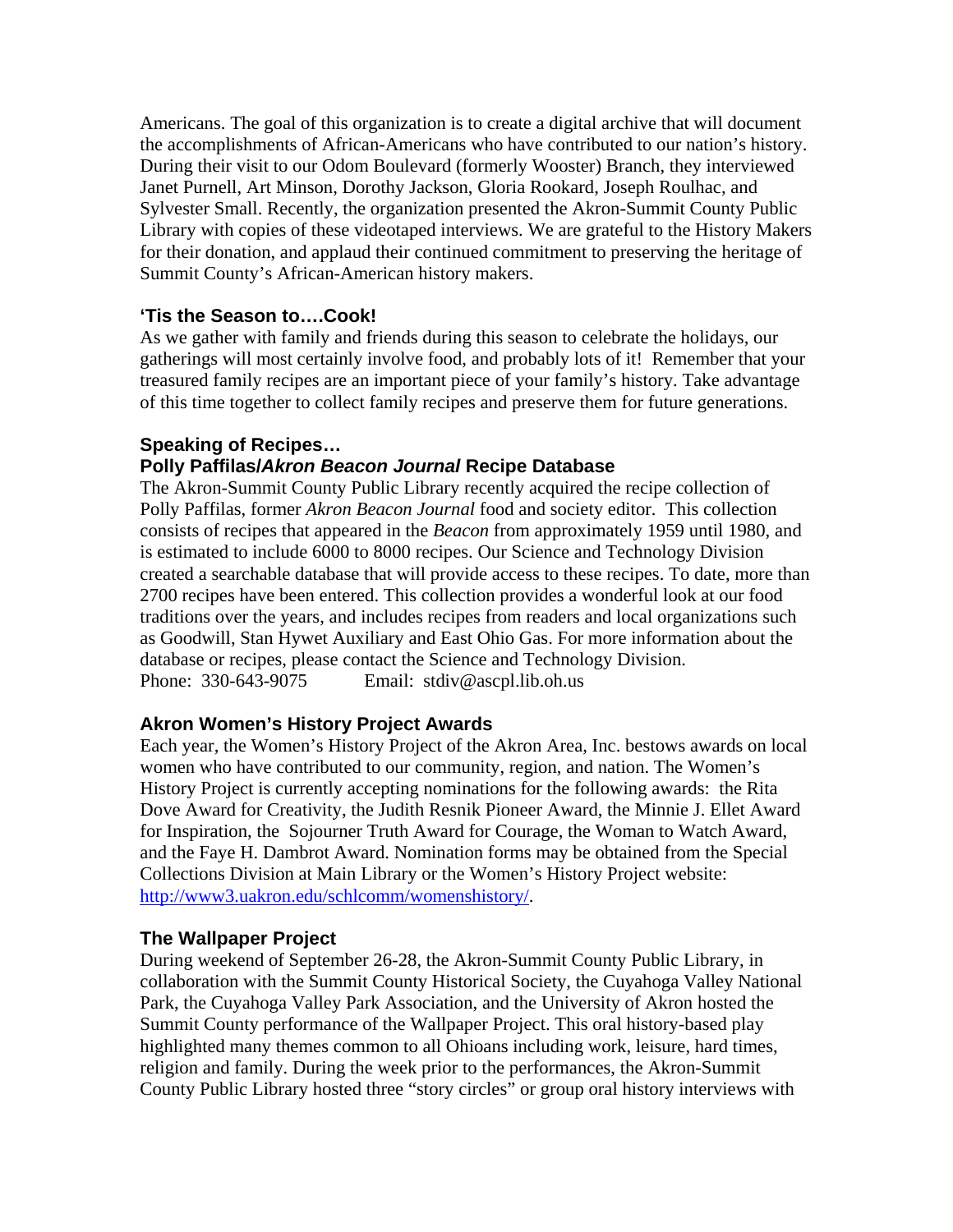folks from our community who share a commonality. Three themes were explored during these circles, Howard Street, the North Hill Italian community, and the Jewish community of the Wooster Avenue neighborhood. Each circle was lively and fascinating. Marie Reiter of the North Hill group serenaded those in attendance with a beautiful Sicilian folk song, and shared the story of how her wedding cake baked by Ninni's included live doves! The project was a statewide success, and will be represented at the Oral History Association conference in Rome, Italy in June 2004. In addition, the Ohio Humanities Council was awarded the Schwartz Prize for Excellence in Public Programming for its support of the project. We would like to thank everyone who participated in making this project a success, and especially the Akron Community Foundation for their generous support.

#### **Ohio Bicentennial Gift from the Akron Chapter of the D.A.R.**

On Saturday, November  $8<sup>th</sup>$ , the Akron Chapter of the Daughters of the American Revolution and the Lafayette Chapter of the Sons of the American Revolution joined to celebrate their  $80<sup>th</sup>$  anniversaries at their annual luncheon meeting. At the meeting, the Akron-Summit County Public Library was presented with an Ohio Bicentennial gift of a hand-carved, wooden canal boat, a replica of the St. Helena II based in Canal Fulton. The boat is about 18 inches long and is nicely mounted on a board with an engraved label. It was made by Mr. Daniel Lukac, whose wife Marilyn was past Regent of the Akron Chapter of the DAR. Mr. Lukac is a veteran of World War II and was present during the landing at Normandy. He is also an active member of the Railroad Historical Preservation Society, the MAPS Museum at the Akron-Canton Airport and volunteers for the Cuyahoga Valley Scenic Railroad. Mr. Lukac's carving is truly a work of art, and we will be most proud to display it in the Special Collections Division of the new Main Library. We are very grateful for this generous gift. The DAR also presented the Library with *Barnes-Ralph: Seasons Gone By,* a family history published by Akron Chapter Regent Diana Allison. Congratulations to both organizations on their milestone anniversaries.

#### **Gifts:**

We would also like to thank the following individuals for their recent gifts:

Rick Acker for digitized copies of *The Arnold Family of Copley, Ohio Scrapbook,* and *Shorty Fulton's 1937 Soap Box Derby Photo Album.* 

Barbara Griffith, Registrar for the Cuyahoga Portage Chapter of the Daughters of the American Revolution for *Bastardy Cases in Harford County, Maryland, 1774-1844, Heirs and Legatees of Harford County, Maryland 1774-1802, Harford County, Maryland Wills, 1774-1800, Harford County, Maryland Marriage Licenses 1777-1865, Men in Mark in Stafford County, Virginia: a Listing of County Officials, 1664-1991.* 

Nancy Howell for *1850 Census of Columbiana County, Ohio, Glendale Cemetery Burial Records, 1838-1869, and Index to Early Ohio Tax Records.* 

Kathy and Nick Stafford for twenty-six photographs of Schott's Mill, formerly located on South Arlington Road.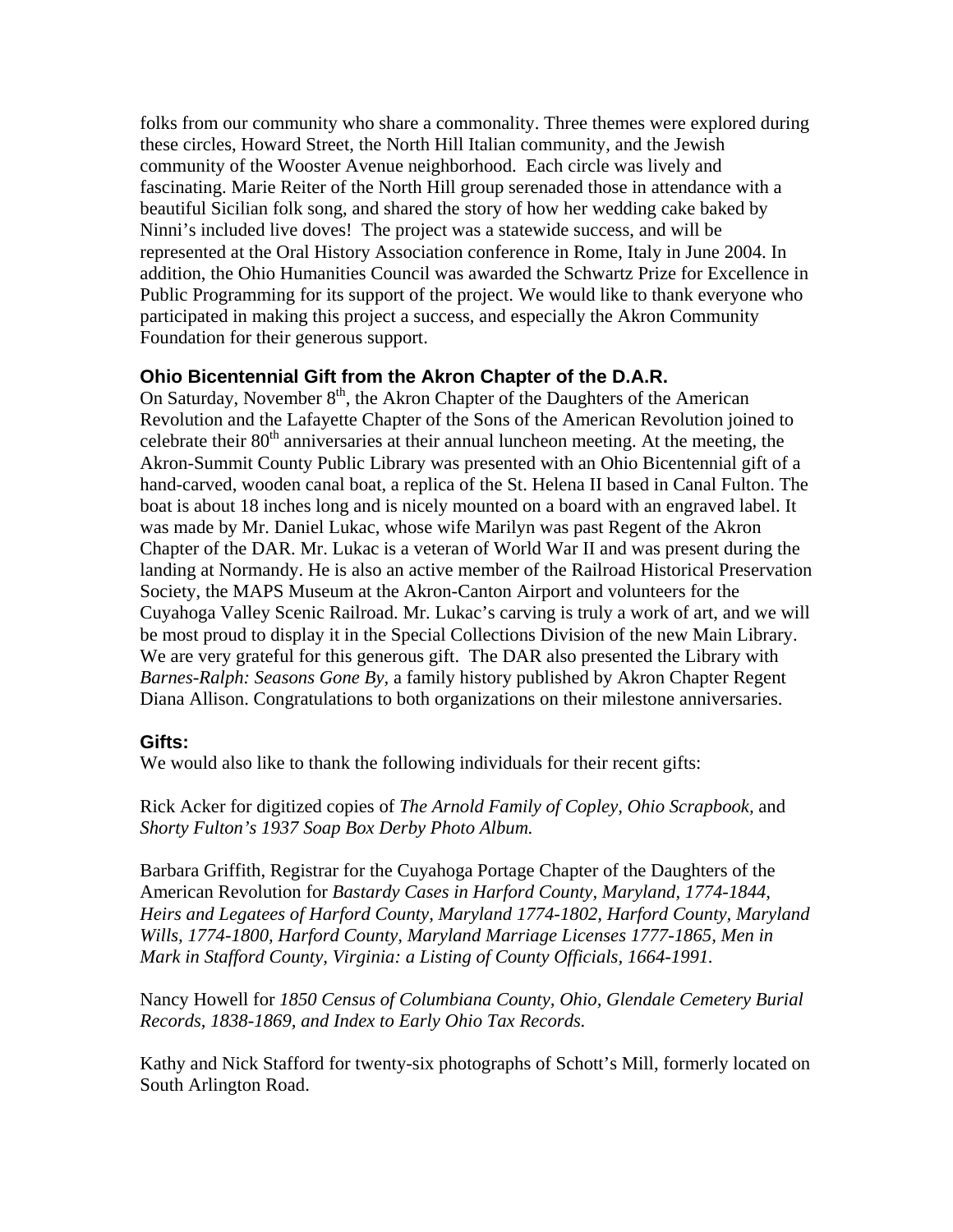Karen Taucher for a copy of her Master's thesis, *Nantucket Restoration Record: Historical Architecture, Individual Investigation.*

#### **Upcoming Events**

#### **Great Lakes Chapter of the Association of Professional Genealogists**

The Great Lakes Chapter of the Association of Professional Genealogists is sponsoring an Advanced Genealogy Discussion Group. The next meeting is on Saturday, January 10, 2004. The purpose of the group is to discuss advanced genealogical methodology as presented in case studies that have appeared in various scholarly genealogical publications.

The group meets the second Saturday of the month, starting at 10:00 a.m., at the Medina County District Library annex meeting room. The library is located at 210 South Broadway St., Medina, OH. The meetings last about one and one-half hours. There will be no meetings in July, August, or December. The discussions are free but pre-registration is required. Any experienced genealogical researcher is welcome to enroll.

As a pre-requisite, participants should be familiar with Dr. William M. Litchman's article, "Teaching Analysis, Logic, and the Research Process: A Seminar Approach", from the NGS News Magazine, Nov/Dec 2000, pages 340-343. Each participant is requested to read several times, in advance of the meeting, the article to be discussed at the meeting. Contact Donna Gruber for a copy of the material for the January 10, 2004 discussion.

To register, or for any questions, contact Donna Gruber at dig@bright.net or call (419) 846-3533.

**Ohio Genealogical Society 2004 Annual Conference, Wilmington, Ohio 22-24 April 2004**  Visit [www.ogs.org](http://www.ogs.org/) for more information.

#### **Summit County Chapter, Ohio Genealogical Society**

The chapter will meet at a new location this year in the Carriage House of the Summit County Historical Society's Perkins Mansion, 550 Copley Road at Portage Path. The parking lot faces Portage Path. Meetings begin at 1 p.m. For more information, email the chapter at **[SummitOGS@ald.net](mailto:SummitOGS@ald.net)**.

**January 17:** The program will be "Breaking down the Brick Wall." Everyone is asked to bring a research problem. The group will work together to find an answer.

**February 21:** "Organizing Your Genealogical Records" will be presented by chapter president, Lois Noirot. The presentation was first given at a chapter seminar on September 15, 2001.

## *Recent Additions to Special Collections*

#### **MICROFICHE:**

1841 Pittsburgh, Pennsylvania Directory (containing Akron and other cities) 1859-1860 Williams' Akron, Wooster & Cuyahoga Falls Directory

#### **UNITED STATES (BY STATE)**

#### **ALABAMA**

Annals of Northwest Alabama, Volumes I-II History of Butler County, Alabama The Heritage of Coosa County, Alabama Marriage Records of Coosa County, Alabama, 1845-1865 Sears Chapel Methodist Church Cemetery Records, Coosa County, Alabama, Volumes 1-3 Distinguished Men, Women, and Families of Franklin County, Alabama Jefferson County and Birmingham, Alabama History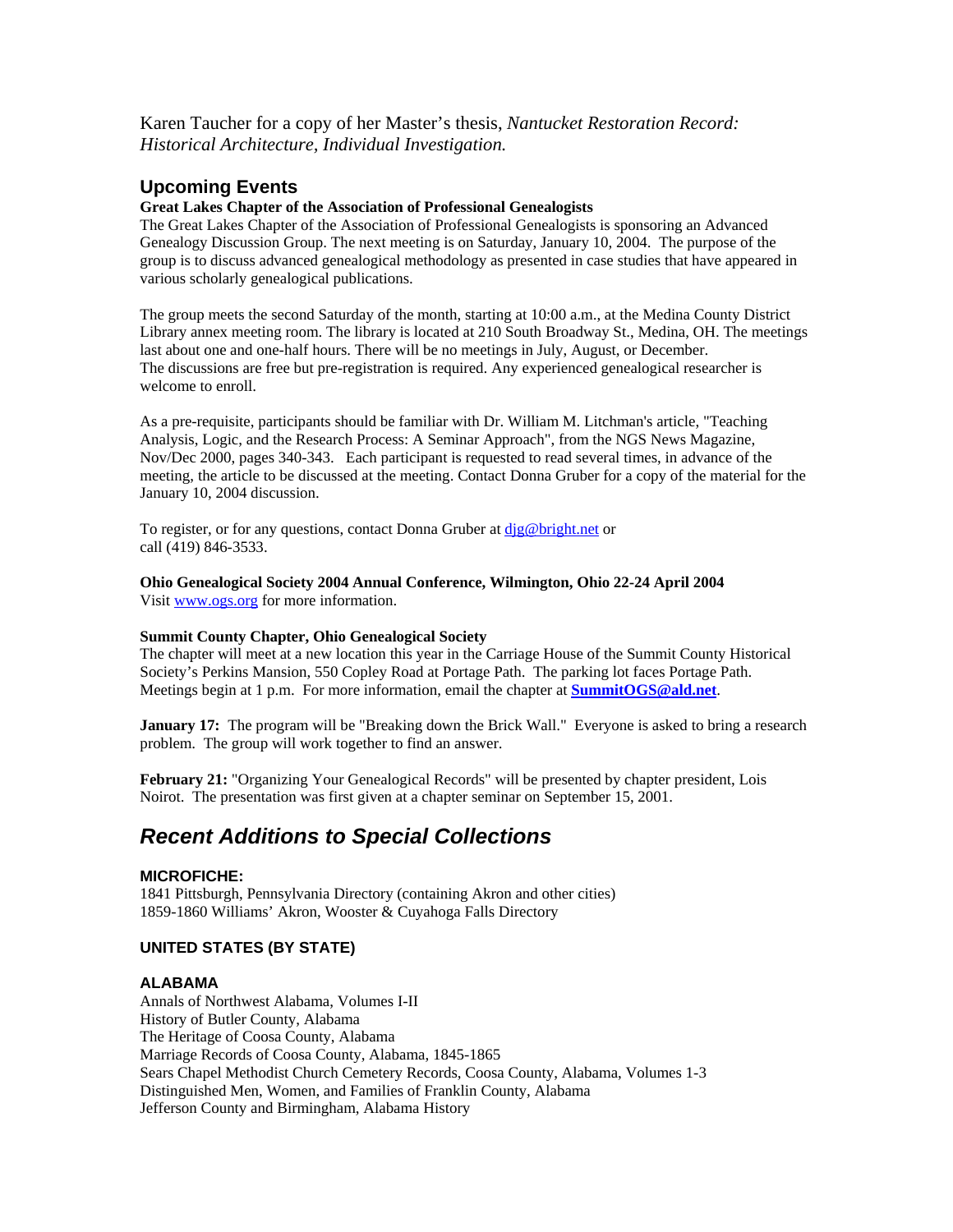Cemetery Inscriptions from Perry County, Alabama **DELAWARE**  Minutes of the Delaware General Assembly, 1739-1742 **GEORGIA**  Families of Southeastern Georgia Sketches of Some of the First Settlers of Upper Georgia, of the Cherokee, and the Author **INDIANA**  The Indiana Gazetteer (1850) Indiana Land Entries, Volume I, Cincinnati District, 1801-1840 Indiana Land Entries, Volume II, Part I, Vincennes District, 1807-1877 **MARYLAND**  History of Western Maryland, Volumes I and II and index Carroll County Cemeteries, Volume Three: Southwest Frederick County, Maryland Naturalizations, 1785-1799 Frederick County, Maryland Naturalizations, 1799-1850 Heirs and Legatees of Harford County, Maryland, 1774-1802 Colonial Piscataway in Maryland, Prince Georges County **MASSACHUSETTS**  A Volume Relating to the Early History of Boston Containing the Aspinwall Notarial Records from 1644 to 1651 **NEW ENGLAND, GENERAL**  Winthrop Papers, Volumes I-5 **NEW YORK**  Families of Western New York Adventures for God: A History of St. George's Episcopal Church, Hempstead, Nassau County History of Grace Church, Jamaica, Long Island (Queens County) Origin and History of Grace Church, Jamaica, New York Records of the Town of Jamaica, Long Island, New York, 1656-1751, Volumes 1-3 Huntington Historical Society, 1903-1953 (Suffolk County) Huntington Land Grant Surveys and Land Grants, Index Huntington Town Records, Suffolk County, Volumes 1-3 and Name Index Manumission Book, Huntington, 1800-1824 Personal Name Index to the Land Deeds Registered with the Town Clerk for the Towns of Huntington and Babylon, Long Island, New York, 1663-1797 Records of Smithtown, Long Island, New York **OHIO**  A Brief History of Religion in Northeast Ohio German Chronicle in the History of the Ohio Valley and Its Capital City Cincinnati in Particular Indian Hollow Road, Volume One and Two History of Richmond, Ashtabula County, Ohio Index to the Columbiana County, Ohio Marriage Records, 1876-1887 Records of School Teachers and Payments, Ashtabula County, Ohio Gallia County, Ohio History Volume II Annotated Lawrence County, Ohio Children's Home Register, 1874-1926 Index to Muskingum County, Ohio Deaths Probate Court, Volumes I & II 50<sup>th</sup> Anniversary of Dedication of St. Hedwig's Church, Akron, Ohio 75th Anniversary of Dedication of St. Hedwig's Church, Akron, Ohio 85<sup>th</sup> Anniversary of St. Hedwig's Church, Akron, Ohio First Settlers of Summit County, Ohio, Summit County, OGS INDEX The Value of Integrity: A Memoir Celebrating the  $90<sup>th</sup>$  Anniversary of Buckingham, Doolittle, & Burroughs, LLP **PENNSYLVANIA**  African-Americans in Pennsylvania: Shifting Historical Perspectives The Breaker Whistle Blows The Great Strike: Perspectives on the 1902 Anthracite Coal Strike

Lost in Pennsylvania? Try the Published Pennsylvania Archives